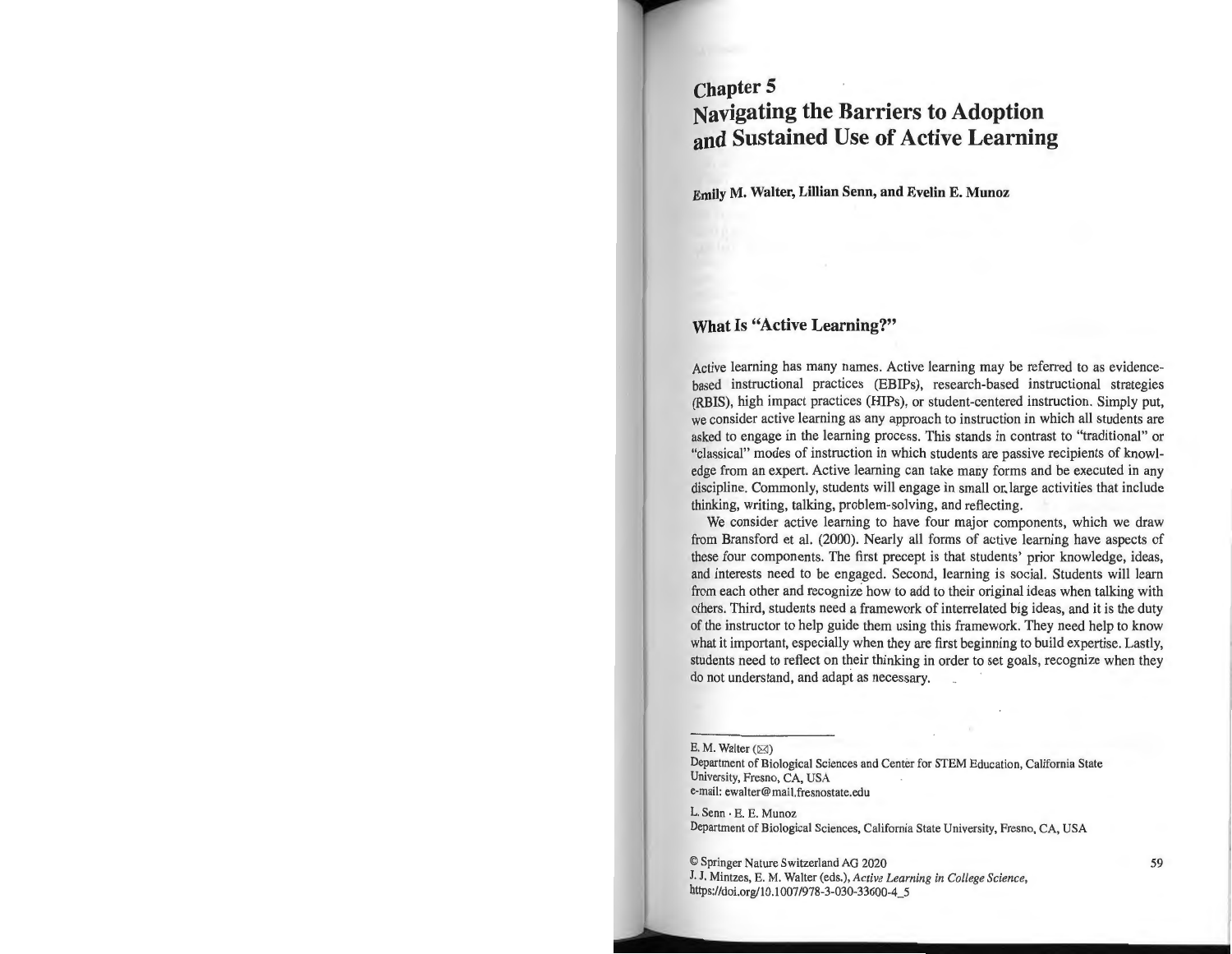#### **Addressing the Barriers to Doing Active Learning**

As we discuss how to navigate common barriers to using active learning, we organize the barriers into one of three categories - personal attitudes and beliefs, social norms and values, and other features of the academic teaching setting that may impact practice . Naturally, some of these categories inform one another. This is merely our conceptualization of the complex system in which college science teachers operate. As we navigate attitudes, norms, and your setting, we occasionally use illustrative quotes to demonstrate our point. Some of these statements are real quotes we have encountered ourselves in the battle to advocate for active learning, and others are dramatizations of the issue at play.

#### **Personal Attitudes and Beliefs About Active Learning**

If we as postsecondary faculty and graduate students do not have positive views toward active learning (or even teaching in general), we will likely have little interest in growing and changing our practice. Our views are shaped by a lifetime of experiences as a learner, as a teacher; some instances couched in the lack of importance we place on supporting student learning. We therefore end up instead placing the entire burden to achieve success on the students (Brownell and Tanner 2012; Prosser and Trigwell 2006). If we consider the alternative viewpoint in contrast, a student-centered attitude is linked adoption of strategies focused on student conceptual change (and more active learning; Prosser and Trigwell 2006).

However, adopting more positive attitudes toward teaching can run counter to your professional identity as a scientist and researcher. It may even be in direct conflict. The idea that real scientists should be focused on their research rather than engage with teaching activities can begin enforcing negative attitudes toward a teaching identity as early in graduate school (Brownell and Tanner 2012). However, the conflict between these identities may be less reinforced at comprehensive universities than more research-intensive institutions (Senn 2019). As we continue into this subsection of our chapter, we consider several common attitudes toward active learning and work to consider how to work with these feelings and still adopt active learning.

# *Skepticism About Active Learning: Is It Really Better Than Lecture?*

The short answer is yes. Active learning yields better learning outcomes than lecture. This includes lecture without visual aids, lecture with slides, and lecture with the occasional question only a few students answer.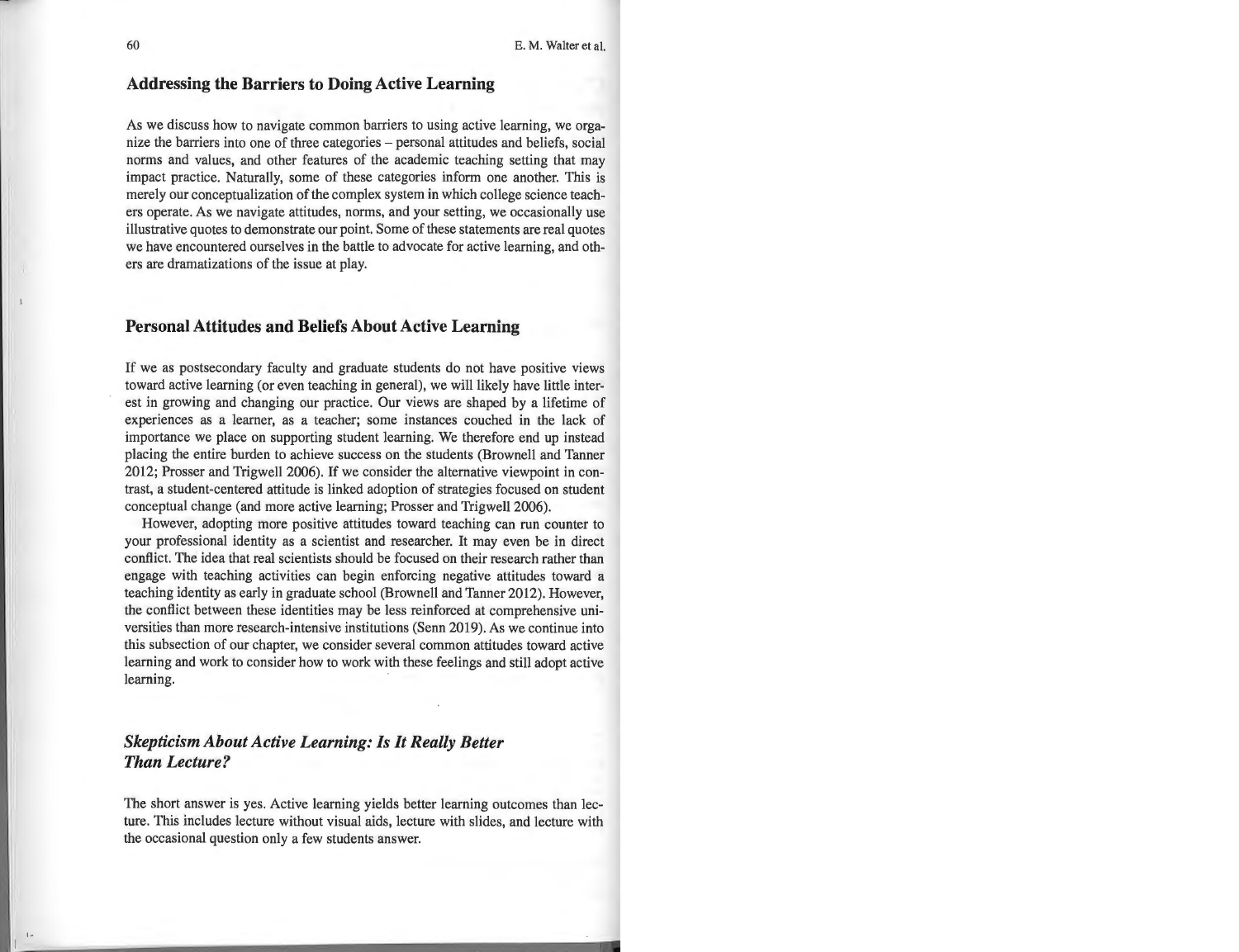#### *5* Navigating the Barriers to Adoption and Sustained Use of Active Learning 61

Distrust and skepticism of new ideas are normal in science and in science education. However, the efficacy of active learning is not something we debate in the science education community. In study after study, active learning yields better conceptual understanding and student satisfaction than traditional lecture (Freeman et al. 2014). The National Survey of Student Engagement (NSSE) has examined the engagement experiences of hundreds of thousands of students from over 1600 colleges and universities since 2000. The consistent results of these data show that hands-on, integrative, and collaborative active learning experiences lead to high levels of student achievement and personal development (Kuh et al. 2017).

At this juncture, nearly 100 years after the seminal work of educational psychologist and reformer John Dewey, skepticism about active learning is akin to climate change denial. There is too much evidence to continue along our current trajectory. We cannot continue with  $50-75\%$  of us teaching with nearly all lecturebased strategies (Stains et al. 2018). Solving the world's global challenges is on the line, and scientists must be on the front lines to build a more scientifically literate populace and more well-trained STEM professionals and STEM teachers (National Science and Technology Council [NSTC] 2018).

This is not to say that lecture *cannot be effective.* It can be effective for some students and under some circumstances. The point is not to diminish lecture but to recognize that lecture will likely yield worse results than active learning when you look at the group of students as a whole. An "A" student may be an "A" student no matter what experience you give them in the classroom. It's even possible you were that student, and you have past experiences in which lecture helped you learn. But again, when you consider all students, we know that conceptual understanding is better, and fewer students fail when you use active learning (Freeman et al. 2014).

#### *Requiring Your Own Research Prior to Implementation*

The desire to do your own research about an active learning strategy is not inherently bad. You need to know what you are doing and how to use that strategy well. However, the desire to test that strategy, after many others have likely already walked that path, is counterproductive. You likely do not need your own data about the effectiveness of a strategy prior to implementation, especially if the strategy clearly meets the four central principles of how people learn and is also a good fit for the goals you have for your course.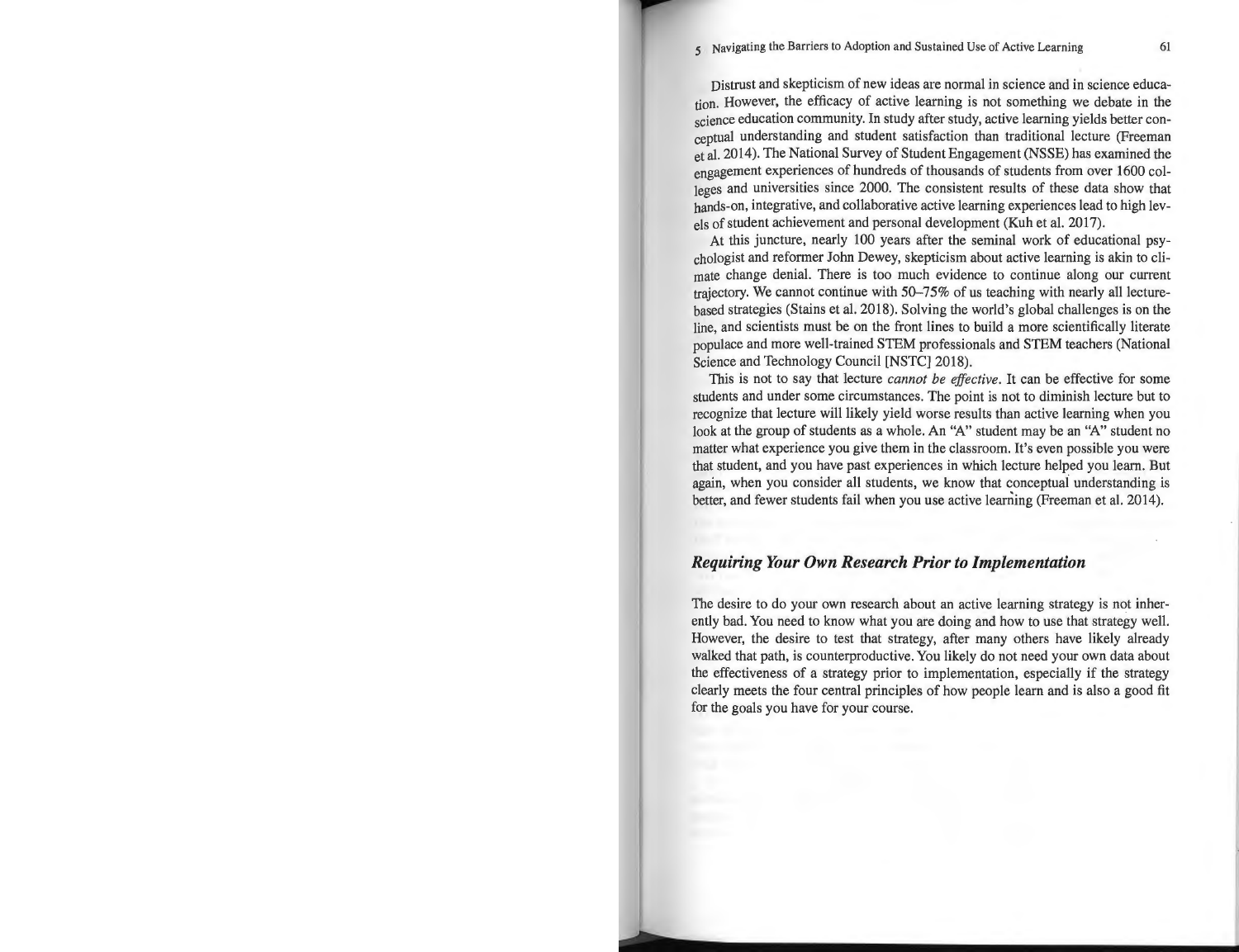

#### *If I Learned from Lecture, so Will My Students*

We will not reiterate the results that efficacious implementation of active learning can yield, but see this question as something that points to the inequities of training for faculty and graduate students. There is no other profession in which you receive this much education (i.e., a terminal degree), and somehow around half of what you do is something you have had no training in. Furthermore, college students are not who they were in the twentieth century. Lecture may have worked for students from more privileged backgrounds. History has been working against some of our students for quite some time, and we need to be there to meet them wherever they are. This means moving beyond our small sample sizes of our own experiences and listening to the literature on how to best help all learners.

## *Unreasonable Personal Expectations and the Fear of Failure*

Once you are ready to make a change, it may feel like you need to change everything about your teaching – and that you needed to change it for a while. We urge you to go slow when making changes in your teaching and to be patient with yourself as a learner of something new. It is not reasonable to expect that the first time trying something new, the strategy will work out perfectly.

You may find help in unexpected places for learning about how to implement a new strategy. Teaching can be a very isolating profession, and few of us are willing to share materials. Fortunately, teaching is not like academic publishing in this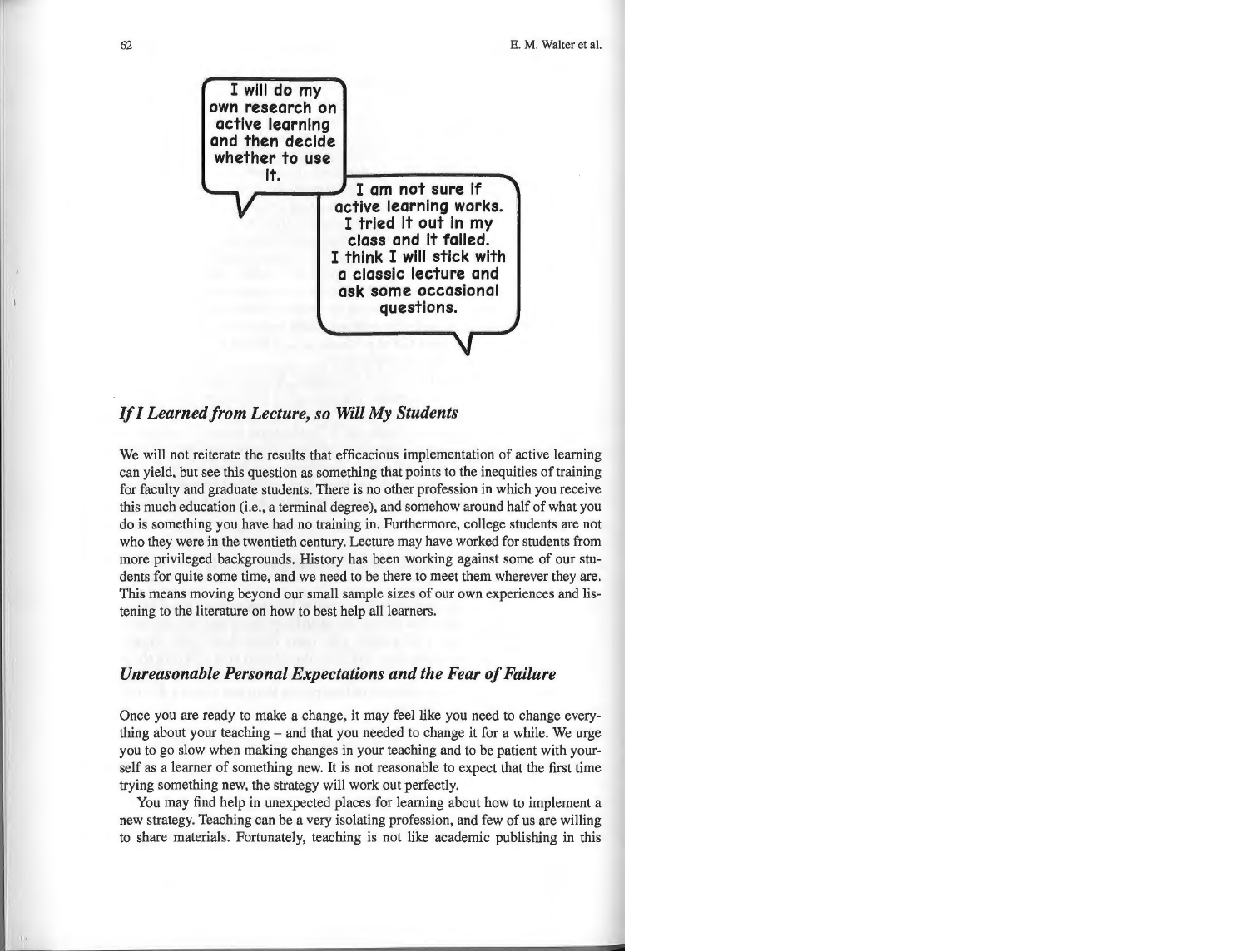manner. Beg, borrow, and steal. Cite your source on the materials you use, and then use and modify shamelessly. However, do not assume the materials will meet your needs without appropriate scrutiny first. Set up a Curriculum Exchange with instructors teaching similar topics. Consider reaching out to instructors within your institution and at other institutions that are teaching similar courses. A good method by which to do this may be an online document management system.

As you consider sharing materials, you may feel hesitant for fear of scrutiny. Some of this may be warranted if your relationship is not equal (e.g., if you are not the same academic rank). Should you have these concerns, we encourage you to seek out another individual of similar rank and professional goals between which to share curriculum materials.

# *Finding Examples of Active Learning While Avoiding "Shiny Object" Syndrome*

One of the wonderful things about active learning is that there are many strategies that work. However, not all strategies that are deemed active learning will work for you. It's important to consider your goals if you are looking for a broad, curricular change to your work or a day-to-day strategy. Figure 5.1 documents many strategies we cover in this book, as well as others that are common in the field.



When you are selecting an instructional strategy, take your time. Do not jump to selecting a particular strategy simply because you were told to do so by an administrator or because it seems exciting or fun. Sometimes tried and true, day-to-day practices are some of the best ways to begin and stay on your journey of active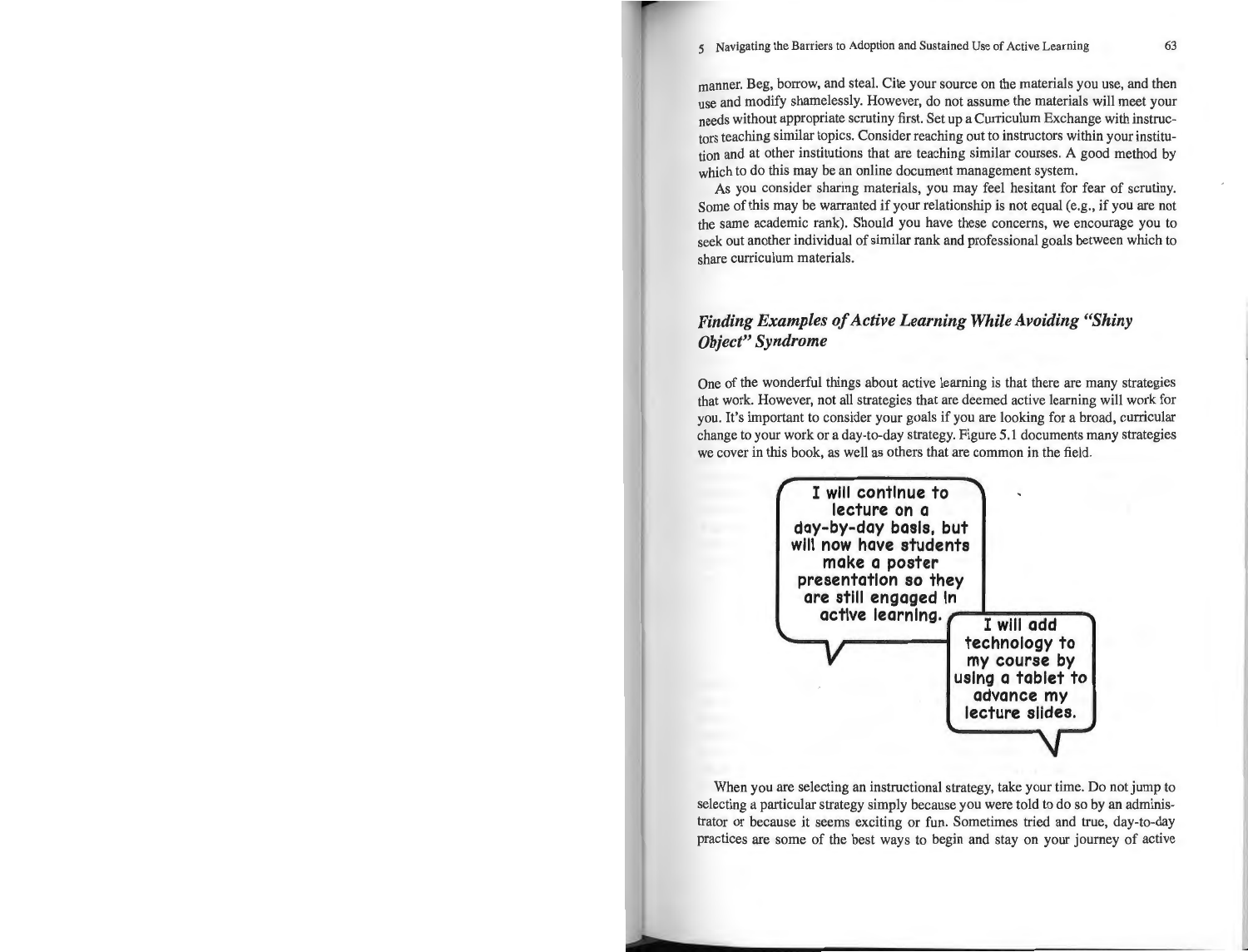

**Fig. 5.1** Active learning in college settings – a roadmap of strategies

learning. And most importantly, the strategy must both meet your goals and follow the central principles of how people learn. Lastly, jumping "into the deep end" and selecting a curriculum redesign over a day-to-day change is not always the most helpful for your students. For example, an end-of-semester project may not yield much student success if you are not changing your daily lecturing practices. Similarly, adopting a technology enhancement may not enhance student learning if you still primarily lecture (Stains et al. 2018) . Our take-away idea to decisionmaking here is that if you are new to active learning (or even if you are a veteran), we first encourage you to consider if it is best to adopt an everyday strategy (Fig. 5.1) and then work up to adoption of a broader curriculum redesign and technology enhancement as necessary.

## **Norms and Values of Higher Education**

Social influences can be seen through norms of expected behaviors and the culture regarding teaching practices (Corbo et al. 2016; Kezar et al. 2017). Corbo et al. (2016) found synergistic cultural change across multiple levels of the university is critical for adoptions of educational innovations, as solely institutional perspectives do not give enough credit to the individual 's unique capacity and ultimate level of implementation of such policy-driven initiatives. Kezar et al. (2017) similarly highlights that the strength of many professional learning communities comes from the culture that exists of having people with similar interests united under a shared mission of supporting educational innovation and the relationships that come about through such a culture.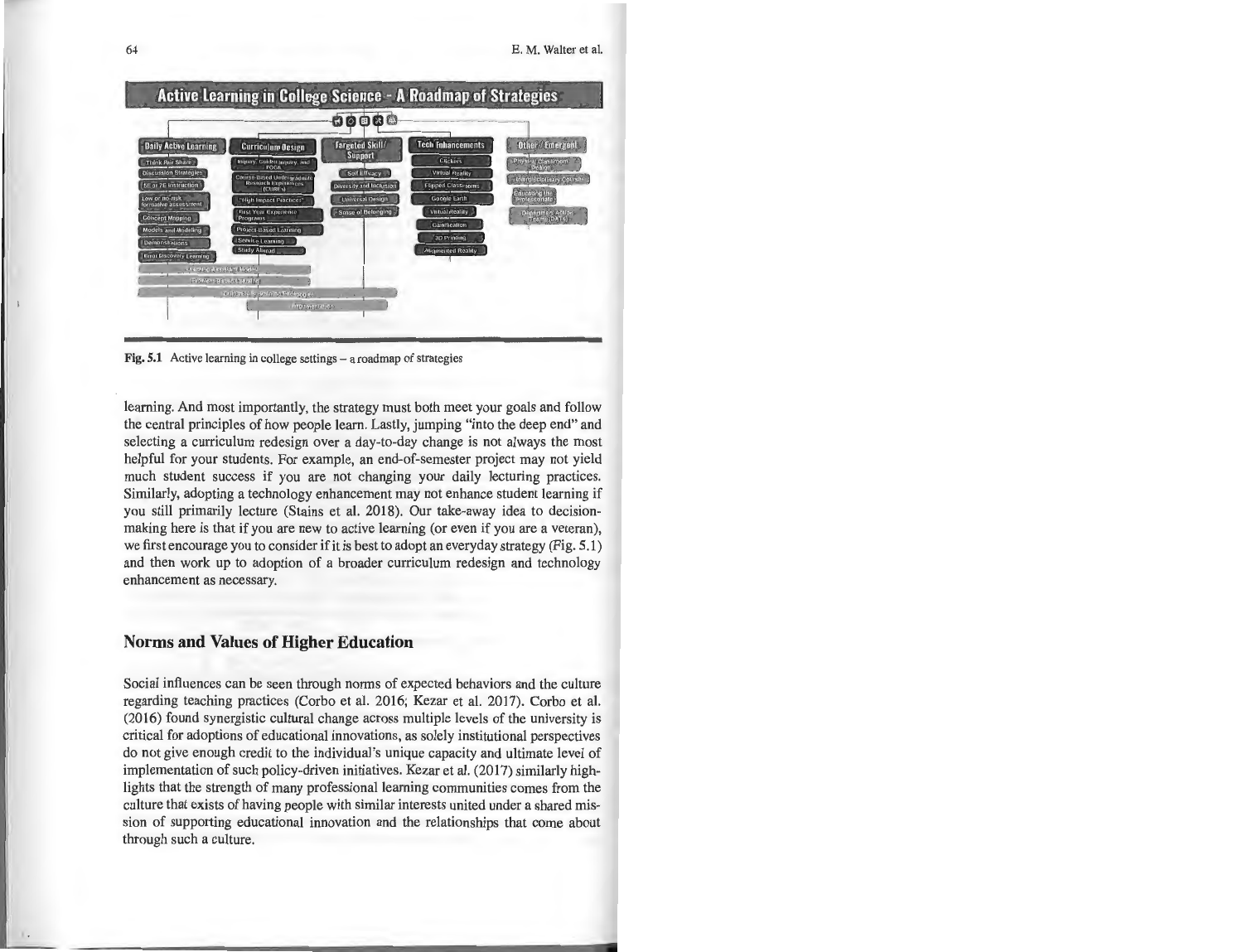#### *5* Navigating the Barrier s to Adoption and Sustained Use of Active Learning 65

It is here that we note how paradoxical it is, that STEM faculty, people trained to listen to the evidence, would not listen to evidence when it comes to their teaching practices. This issue stems in part from pedagogical reforms designed without consideration of the normative and systems conditions necessary for reform. Instead of reforms designed to encourage single instructors to change their practice, there is also need for a systems-based approach, in which the complex systems in which faculty teach are considered, measured, and ultimately changed (e.g., Austin 2011; Kezar 2011; Trowler 2008; Beach et al. 2012; Henderson et al. 2011).

## *Content Norms*

Autonomy in content and pedagogy (Shadle et al. 2017) is key to your academic freedom. Although it is easy to recognize this autonomy, there are likely some historical and disciplinary norms in play that affect your content decisions. Sometimes, when we have always taught something in a given scientific discipline, we end up with far more content than we can possibly teach. Sometimes, we think we need to teach something to support another course, but that course actually does not use that content. Regardless, we cannot teach everything we know about a discipline. It is in this place of dissonance that we must choose the few, big ideas. that are most important for the sub-discipline.

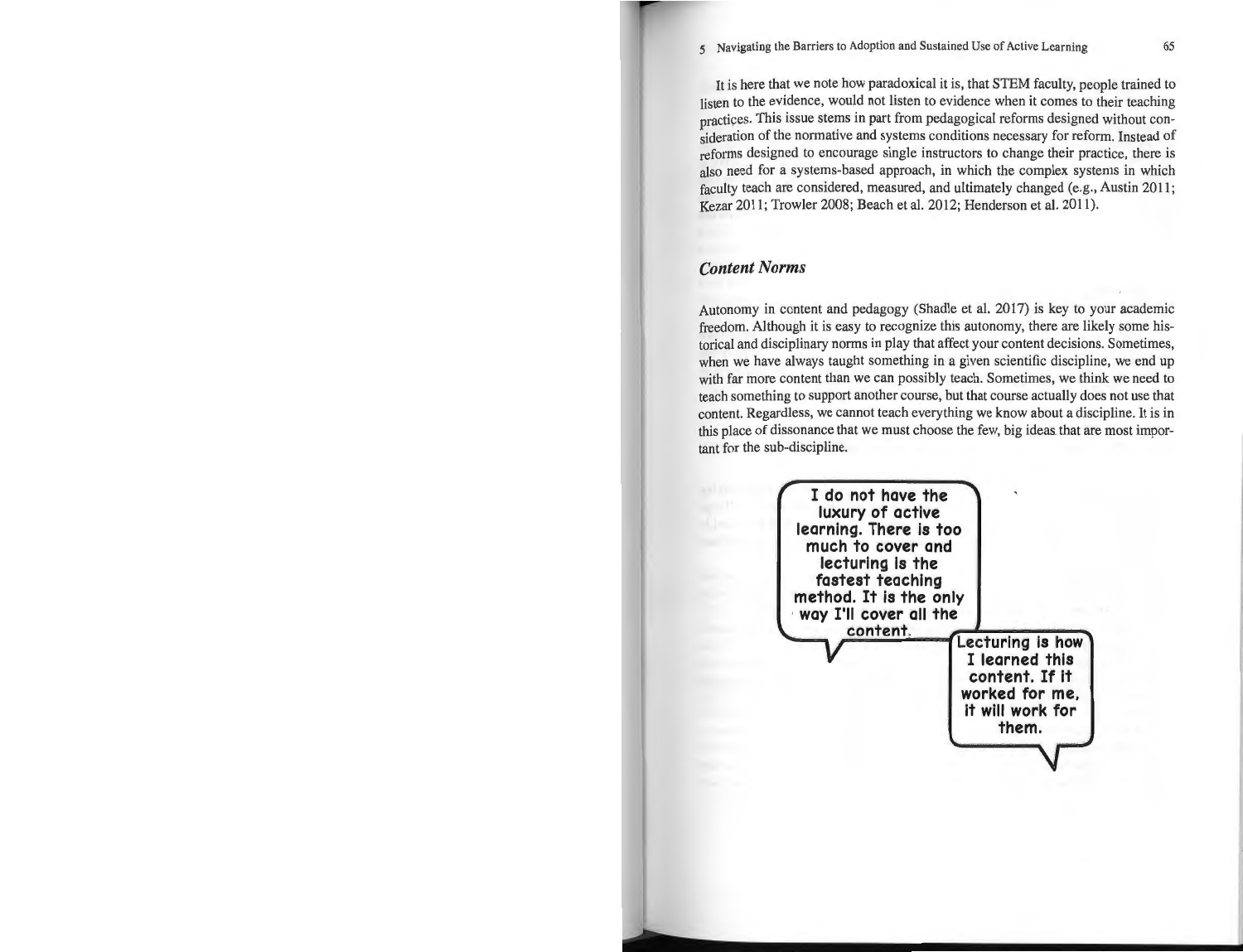# *Role of University and Departmental Leadership*

Leaders have important influence in creating a sense of belonging and job satisfaction of faculty (Campbell and O' Meara 2014 ), an environment for resource exchange (Van Waes et al. 2015), flexibility in testing new ideas, and valuing teaching quality in tenure and promotion decisions (Shadle et al. 2017). We also know that faculty who experience transformational leadership and work in collaboratively managed environments are more likely to adopt student-centered teaching practices (Ramsden et al. 2007; Trigwell et al. 2005).

## **Systematic Barriers and Levers**

Organizational barriers to active learning are some of the most cited reasons for not carrying out active learning teaching styles. These features include institutional policies, resources such as time and money, leadership, professional development of faculty, and collegiality around teaching (Walter et al. 2016).

#### *I Have No Time to Make Massive Revisions to My Teaching*

We, as postsecondary instructors, have limited time. We are overcommitted. Making the time to find develop meaningful teaching is the most commonly cited challenge to using active learning. Learning a new teaching technique requires time and is labor-intensive; it can take much more time than traditional lecture (Brownell and Tanner 2012).

Our best advice for a lack of time is to start small. There are changes you can make in lecture that will not take away from your content and will not require a lot of preparation time. We have three quick tips for you to help start small. One  $-$  follow the five-hand rule. If you ask a question during class, wait for at least five hands before choosing a student to answer. Even better, if you are willing to take 2 min more, ask the students to talk to one another before you ask students to share out to you. Two - follow the 10-min rule. The adult attention span is not long, but some research suggests that the adult attention span of giving deep attrition is only 10 min. If you find yourself talking for much longer than that, find something to vary the pace, format, or interactivity in the lecture. Third – one of our favorite questions to ask in class is "what are your questions." This helps students to reflect on what their questions are and work to generate them. This is another quick fix that generally yields better student-instructor interaction than alternatively asking "are there any questions?"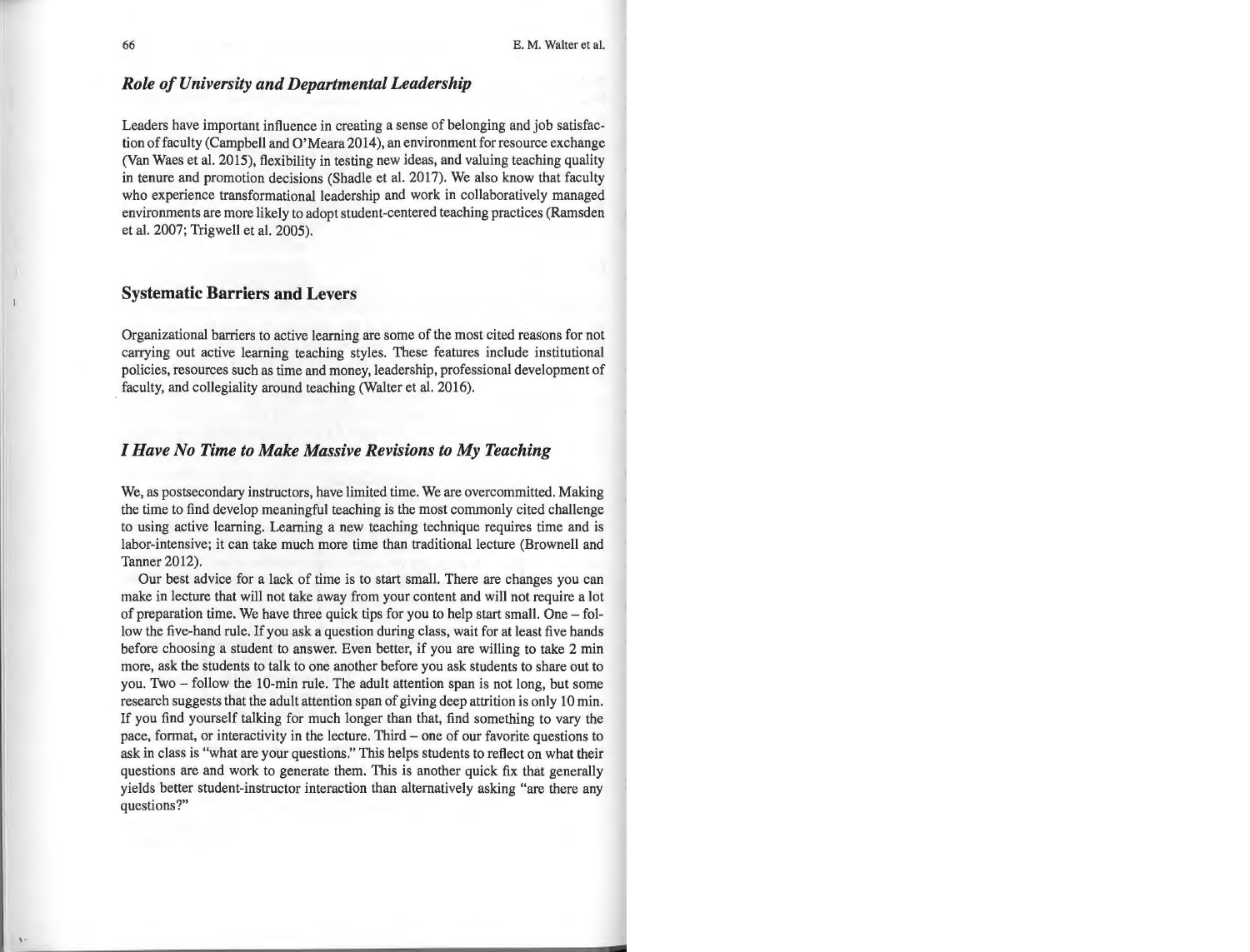# *Barrier: Students Do Not Like or Want to Do Active Learning*

Chapters 56, 57, and 58 discuss the issues surrounding student resistance and possible student evaluations of teaching "fallout" that may come after using active learning. We will only note here that our short recommendation is students will appreciate your honesty and will be grateful that you are not blaming them for being underprepared, lazy, or unwilling to engage. Sometimes the students have their own norms to break, and you may need to remind them why it's important for you to make a change . Do not expect overnight change. The first few weeks may be a little rough as you work with your students to change established patterns, but if you continue to be patient and professional (and friendly), you will see changes. If you have a couple of uncooperative students who challenge the changes, speak to them after class and explain that you need their cooperation so they can be successful. If your goal is cooperation rather than compliance, you'll be able to change behaviors without resentment.



# *Department Action Teams (DATs) and Professional Learning Communities (PLCs)*

Professional learning communities (PLCs) are individuals with similar interests under a shared mission to promote some form of change can be found as large networks tied to associations or can be smaller scale communities of practice on individual campuses (Lenning et al. 2013) . Learning communities are popular conduits of change and have been used successfully to support changes in teaching practices (Lenning et al. 2013). Core components of professional learning communities that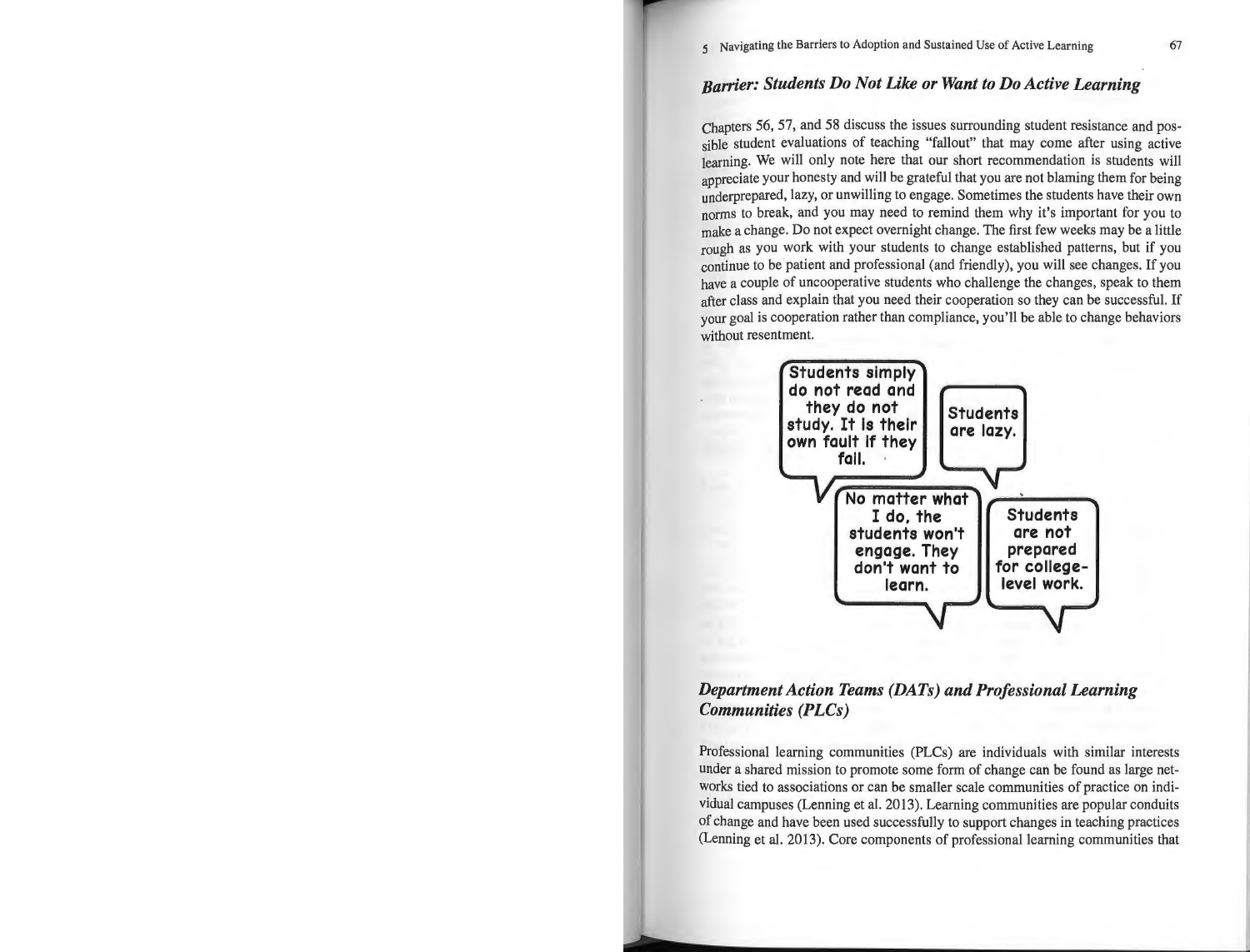focus on faculty (faculty learning communities - or FLCs - in the literature) with objectives consisting of course redesign and evolving teaching practices heavily utilize peer mentoring and learning community projects (Cox and Richlin 2004; Lenning et al. 2013). A key strength of these communities is the fostering of constructive feedback and the development of peer mentoring relationship that can act as support from carrying through intention to actualized behavior (Corbo et al. 2016; Cox and Richlin 2004; Kezar et al. 2017).

One of the newer implementations to encourage active learning at a group level has been through the University of Colorado-Boulder Departmental Action Team (DAT) project. A DAT is an externally facilitated working group of 4-8 faculty, staff, and/or students that is created by a department to achieve two goals: (a) to create sustainable change around a broad-scale issue related to undergraduate education in the department by shifting departmental structures and culture and (b) to help DAT participants become change agents through developing facilitation and leadership skills.

Thus, DATs support their participants in making meaningful change, and also in developing their own capacity to continue leading change in the future. To meet these goals, external facilitators from a centralized project team who have expertise in STEM education, facilitation, organizational culture, and education research support the DAT. Additionally, a core feature of DATs is that participants choose their DAT's focus; in the past, these have included both curricular concerns (e.g., restructuring a course sequence) and cultural concerns (e.g., improving undergraduate sense of belonging).

## **Conclusions**

Our chapter was written to give insight into common levers and barriers to instructional innovation. Although our goal was to present a subset of the common barriers, we expect to continue unpacking relationships between attitudes, norms, context, and teaching practice for years to come. Our research team at Fresno State will be continuing their work to examine how organizational climate intersects with teaching practice. We are also part of a greater team working through the Accelerating Systemic Change Network (ASCN) Working Group 1. As the research community explores faculty teaching practices and how to empower us all to do more, we note that there is no consistent model for explaining adoption of active learning pedagogies. As we move forward, we wonder if it is possible to look at our own teaching practices and organizational climate through both an individual cognitive model and a systemic change model. This work will require STEM change researchers to work closer with STEM faculty than ever before, and we encourage STEM faculty to continue to be willing to open their classrooms to the science education community and to continue to pursue excellence in their teaching.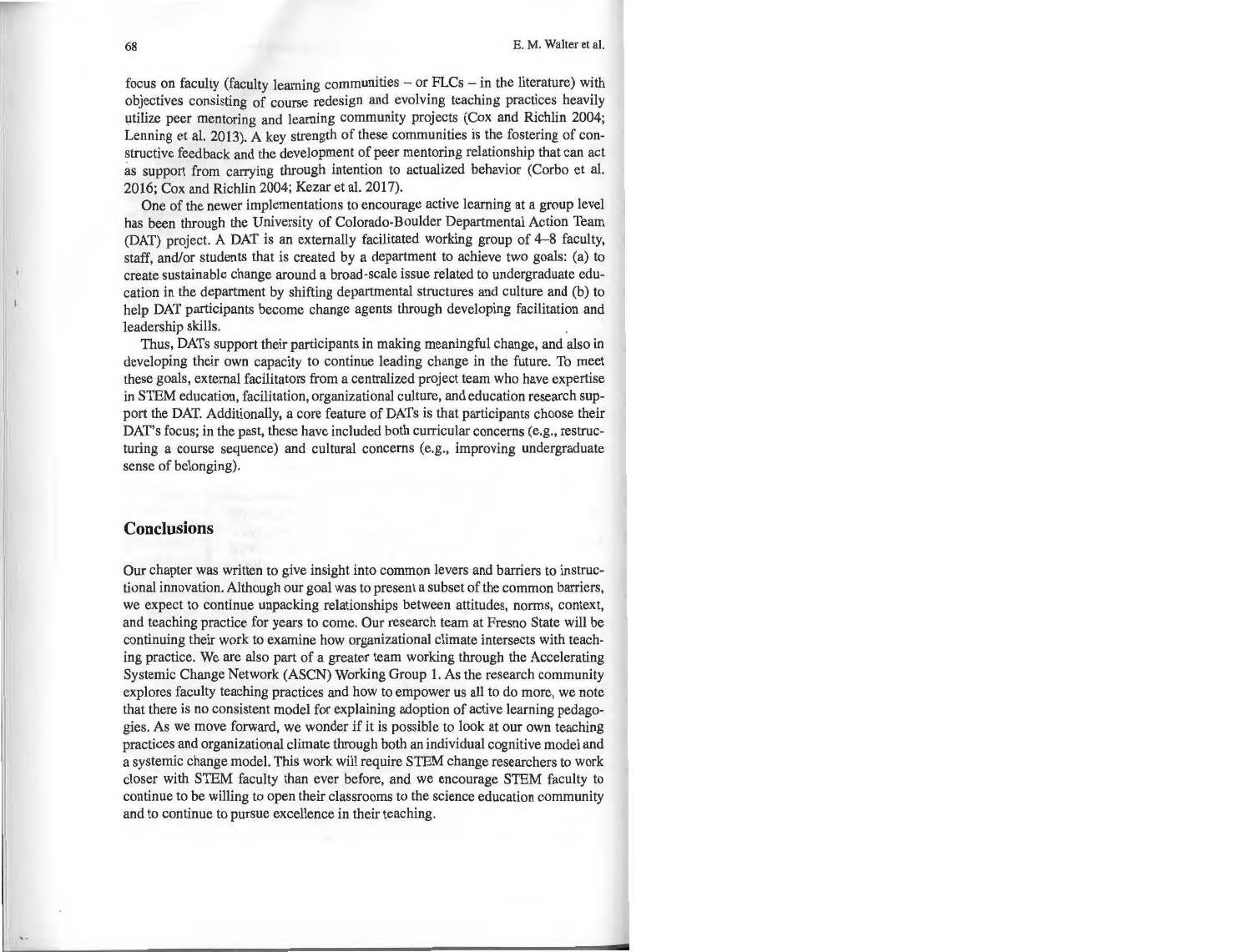*5* Navigating the Barriers to Adoption and Sustained Use of Active Learning 69

## **References**

- Austin, A. E. (2011). The socialization of future faculty in a changing context: Traditions, challenges, and possibilities. In **J.** C. Hermanowicz (Ed.), *The American academic profession: Tran~formation in contemporary higher education.* Baltimore: The Johns Hopkins Press.
- Beach, A. L., Henderson, C., & Finkelstein, N. (2012). Facilitating change in undergraduate STEM education. *Change: The Magazine of Higher Learning*, 44(6), 52-59.
- Bransford, J. D., Brown, A. L., & Cocking, R. R. (2000) . *How people learn* (Vol. 11). Washington, DC: National Academy Press.
- Brownell, S. E., & Tanner, K. D. (2012). Barriers to faculty pedagogical change: Lack of training, time, incentives, and ... tensions with professional identity? *CBE-Life Sciences Education, 11,*  339-346.
- Campbell, C. M., & O'Meara, K.-A. (2014). Faculty agency: Departmental contexts that matter in faculty careers. *Research in Higher Education, 55,* 49-74. https://doi.org/10 .1007/ s11162-013-9303-x.
- Corbo, J. C., Reinholz, D. L., Dancy, **M. H.,** Deetz, S., & Finkelstein, N. (2016) . Framework for transforming departmental culture to support educational innovation. *Physical Review Physics Education Research, 12(1),* 010113.
- Cox, M. D., & Richlin, L. (2004) . *Building faculty learning communities: New directions for teaching and learning, number 97* (Vol. 15). New York: Wiley.
- Freeman, S., Eddy, S. L., McDonough, M., Smith, M. K., Okoroafor, N., Jordt, **H.,** & Wenderoth, M. P. (2014). Active learning increases student performance in science, engineering, and mathematics. *Proceedings of the National Academy of Sciences of the United States of America,*  JI l, 8410-8415. https://doi.org/10.1073/pnas.1319030111.
- Henderson, C., Beach, A., & Finkelstein, N. (2011) . Facilitating change in undergraduate STEM instructional practices : An analytic review of the literature . *Journal of Research in Science Teaching, 48(8),* 952-984 .
- Kezar, A. (2011). *Understanding and facilitating organizational change in the 21st century: Recent research and conceptualizations: ASHE-ERIC Highe~ Education Report, Volume 28, Number 4* (Vol. 155). New York:Wiley.
- Kezar, A., Gehrke, S., & Bernstein-Sierra, S. (2017). Designing for success in STEM communities of practice: Philosophy and personal interactions. *The Review of Higher Education, 40,*  217-244 .
- Kuh, G., O'Donnell, K., & Schneider, C. G. (2017). HIPs at ten. *Change: The Magazine of Higher Learning, 49(5),* 8-16.
- Lenning, O. T., Hill, D. M., Saunders, K. P., Solan, A., & Stokes, A. (2013). *Powerful learning communities.* Sterling: Stylus Publishing.
- National Science and Technology Council [NSTC] (2018). *Charting a course for success: America's strategy for stem education.* Retrieved online from: https://www .whitehouse .gov/ wp-content/.../STEM-Education-Strategic-Plan-2018.pdf.
- Prosser, **M.,** & Trigwell, **K.** (2006). Confirmatory factor analysis of the approaches to teaching inventory. *British Journal of Educational Psychology, 76,* 405-419 .
- Ramsden, P., Prosser, M., Trigwell, K., & Martin, E. (2007). University teachers' experiences of academic leadership and their approaches to teaching. *Learning and Instruction , 17,* 140-155. https://doi.org/10.1016/j.learninstruc.2007.01.004.
- Senn, L. (2019). *Investigating faculty adoption of new active learning strategies thmugh the theory of planned behavior.* Unpublished Master's Thesis, California State University, Fresno, CA .
- Shadle, S. E., Marker, A., & Earl, B. (2017). Faculty drivers and barriers: Laying the groundwork for undergraduate STEM education reform in academic departments . *International Journal of STEM Education, 4(1),* 8.
- Stains, M., Harshman , J., Barker, M. K., Chasteen, S. V., Cole, R., DeChenne-Peters, S. E., et al. (2018). Anatomy of STEM teaching in North American universities . *Science, 359,* 1468-1470.